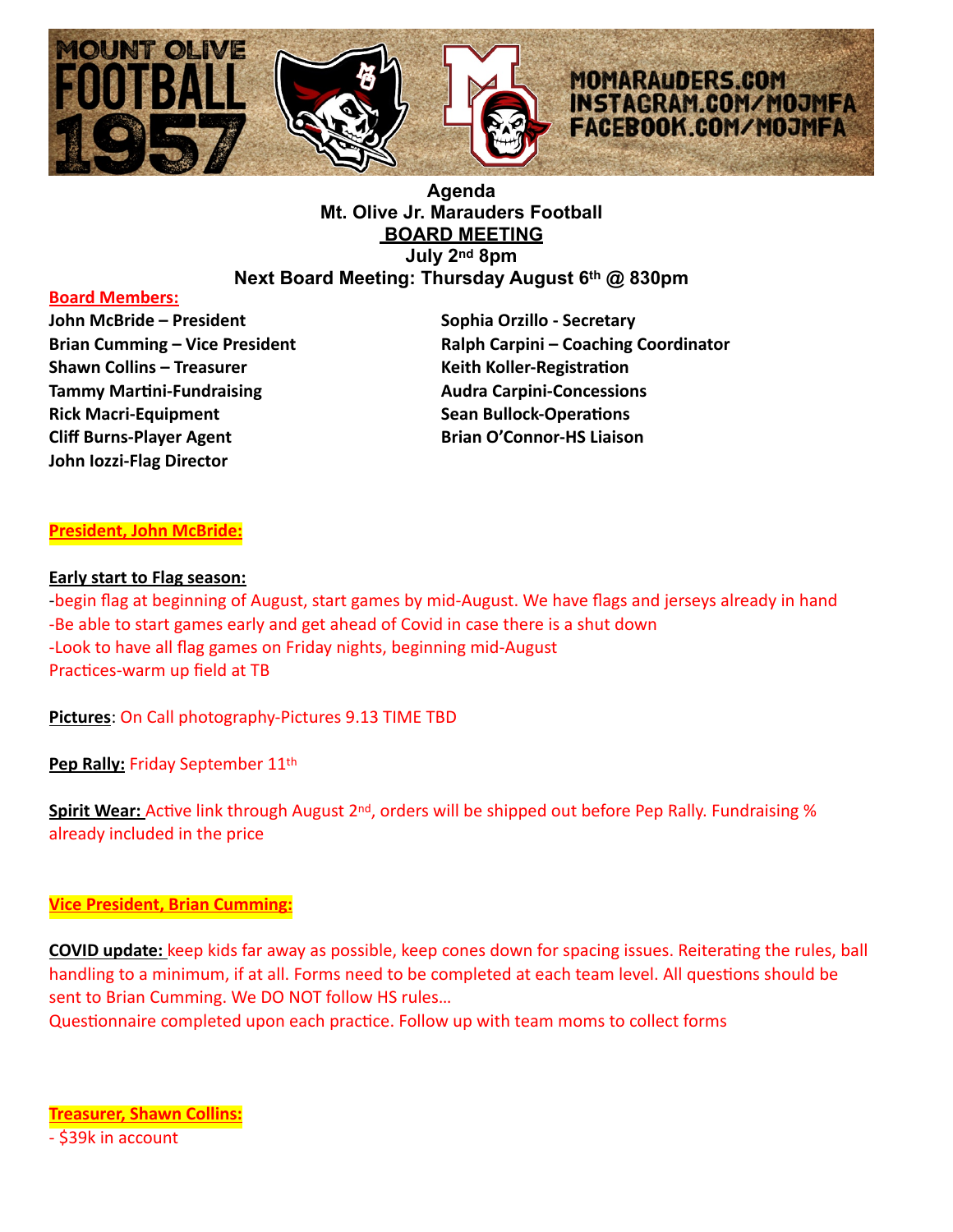**Equipment Director, Rick Macri:** 

-Equipment handout July 25th, 8am. All levels different intervals -Varsity jerseys coming in Mid-August

-Helmets/Speed Flex helmets to be in 7.13

-Game pants will be stitched with MO logo and pirate

**Coaching Coordinator, Ralph Carpini:** -Season to start 9.12 or 9.19

**SPW Team:** numbers are low, in order to move forward perhaps they split the team between Clinic and PW in order to have all kids play. Need minimum of 15 kids

**Fundraising Director, Tammy Martini: -**bar pies, date TBD

**HS Liaison, Brian O'Connor** Try virtual coaching class

### **Registration Director, Keith Koller:** Need new player signs for 2020

**Flag Director: John Iozzi**

# **Concessions, Audra Carpini:**

Board of Health: will need to mark outside the 6feet distancing. Volunteers will need to wear mask and gloves Install a ceiling fan

**Player Agent, Cliff Burns:** -nothing to report

**Operations, Sean Bullock:** -Ricciardi Paint pricing 2019 vs 2020 2019 paint costs: \$2k 2020 paint costs: will need to continue to utilize the Ricciardi paint

**Committees/Task Owners Needed for 2020:** 

**Follow up Notes:**